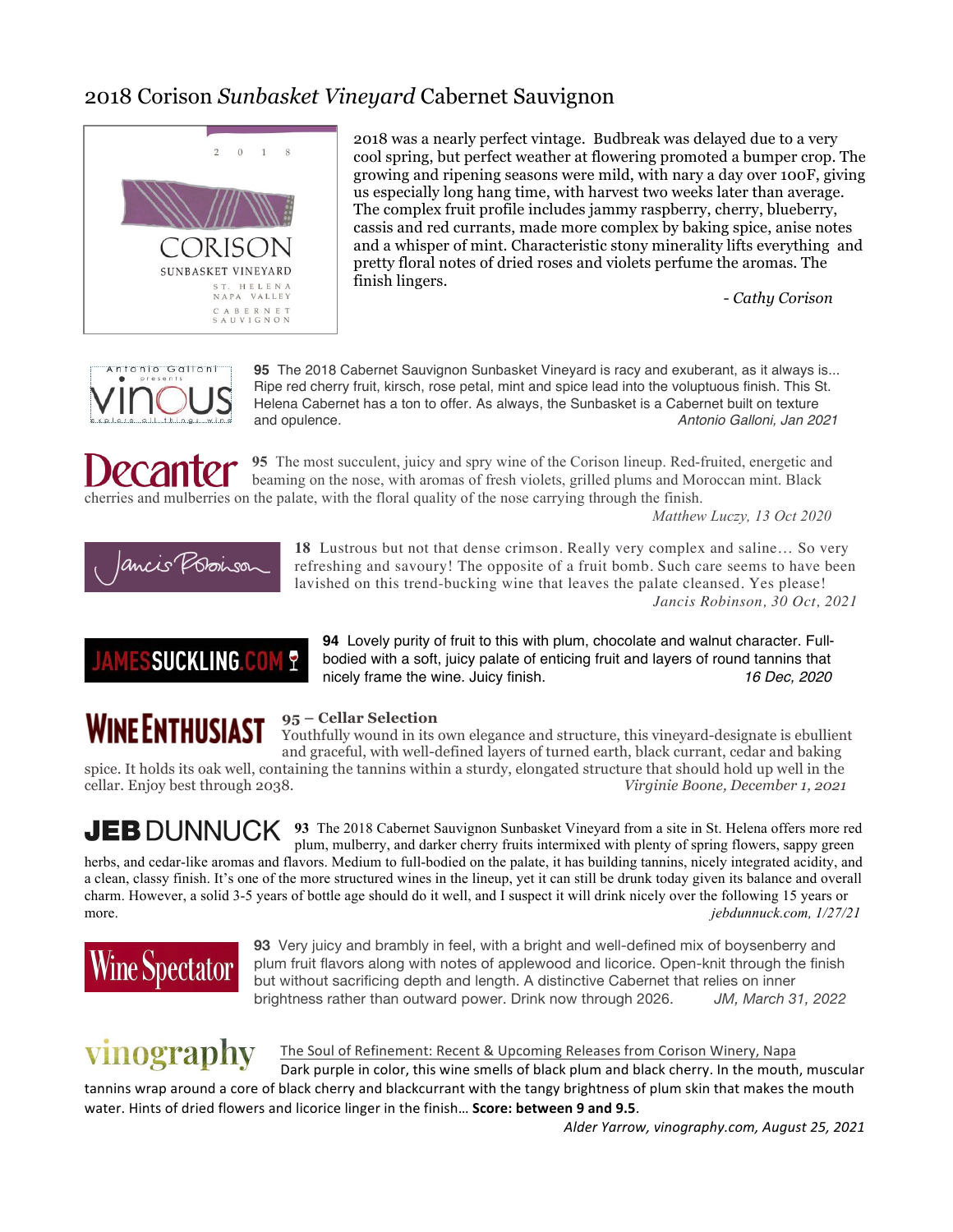

 While the Corison stamp of elegance is in clear evidence here, so, too, is marginally more substance and fruity heft than we have come to expect from its maker, and, in all truth, we very much like the result. Dark in color and favoring a mix of dark fruit with glimmers of dark chocolate sitting quietly off to the side, the wine is medium-full-bodied, and, if far from a

muscular, tannin-bound brute, it summons up plenty of varietal authority... Give it another four or five years on the cork, and do not be at all surprised at how well it fares when allowed to rest for ten. *August 2021*



**93** Medium-dark ruby; very attractive, ripe, spicy, fragrant, raspberry and blackberry fruit aroma with hints of dried herbs, cassis, tobacco leaf, and vanilla; full body; rich, ripe, nicely balanced, red and black fruit flavors with bright acidity, and an elegant, velvety mouthfeel; full tannin; lingering aftertaste. Best to age for three to five more years. **Very highly recommended.** *Volume 47, June 2021* 

## Forbes

**94** Bright purple; aromas of ripe blackcurrant, black cherry and mocha. Medium-full, with a rich, layered mid-palate, excellent ripeness, good acidity, velvety young tannins and excellent persistence; the wood notes are restrained and are in support of the fruit. Beautiful fruit from this famous vineyard; the winemaking hand is confident and gentle. This will reveal greater complexities over the next several years with peak in 12-18 years. *Tom Hyland, Dec. 24, 2021*

### **VIEW FROM THE CELLAR**

**94** The 2018 Sunbasket Vineyard bottling of cabernet sauvignon from Cathy Corison comes in listed at 13.7 percent octane in this vintage and delivers beautiful aromatic and flavor purity in its seamless package. The youthfully complex bouquet delivers scents of black cherries, sweet cassis, cigar wrapper, a lovely base of soil tones, violets, pretty spice tones and a suave framing of new oak. On the palate the wine is precise, full-bodied and very elegant, with a lovely core of fruit, good soil undertow, ripe, fine-grained tannins and impeccable balance on the long, complex and focused finish. This is a stellar wine in the making, but give it at least a decade in the cellar to unwind and start to show all of its layers of complexity. Fine, fine juice. 2031- 2085+. *John Gilman, Issue #95, Sept-Oct 2021*

#### purely domestic wine report

**95** The nose is denser, sappy blueberry, Asian spice box and conifer needle over dried black current. The palate entry is fuller-bodied red and black stone fruit showing a core of velvet-like texture and a more lean, delicate cranberry and

herbal quality on the finish. Drink 2021-2038. *Doug Wilder, August 2021* 



**96** The winery has sourced fruit from this vineyard for over 25 years. This alluvial gravelly loam site is known as the 'bench' and it was originally planted in the early 1950's by André Tchelistcheff, who referred to it as a sunbasket because of the amount

of sunshine it received. High-toned blue and black fruit (boysenberry and blueberry) sidle up to firm tannins. Great acid structure and a gossamer finish are hallmarks of this vintage. **Merical Communist Container Meridith May, Sept/Oct 2021** 



**97** The glorious 2018 'Sunbasket Vineyard' Cabernet Sauvignon is rich yet highly elegant even now at the three year mark. The nose is downright intoxicating with its dark rose petals, smoke, graphite and marionberry cordial. Once on the mouth this possesses an outstanding sense of weight and poise, presenting a massive wall of red and dark fruits with tar, tobacco leaf and espresso ground flavors. Truly gorgeous in its youth, this has another two decades or more to go. Be sure to give this a two plus hour decant if enjoying in its heady youth. Drink 2021-2045

*owenbargreen.com, September 14, 2021*